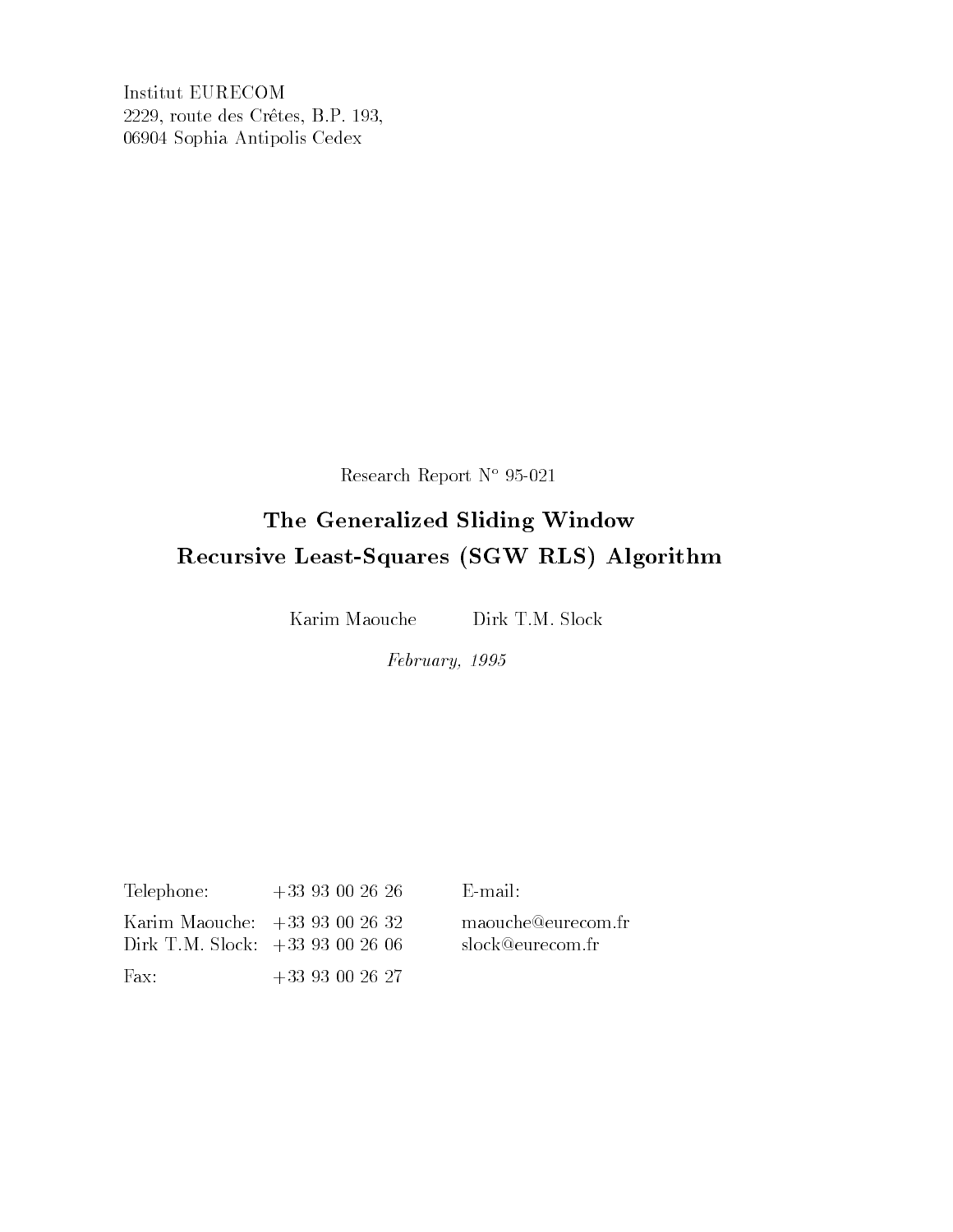#### ${\bf Abstract}$

The Recursive Least-Squares algorithm with a Sliding Rectangular Window (SWCRLS) exhibits a better tracking ability than the RLS algorithm with an exponential window (WRLS). The exploitation of a certain shift-invariance property that is inherent to the adaptive filtering problem allows the derivation of fast versions and leads to the Fast Transversal Filter (FTF) and SWCFTF algorithms whose complexities are  $\mathcal{O}(N)$ , N being the filter length. The SWCRLS algorithm has a ma jor drawback which is noise amplication whereas the WRLS algorithm is less sensible to noise amplication because of the larger memory of the exponential window. In our communication, we derive a new RLS algorithm that is the Generalized Sliding Window RLS (SGW RLS) algorithm. This algorithm uses a generalized window which consists of the superposition of an exponential window for the  $L'$  most recent data and the same but attenuated exponential window for the rest of the data. This new window reduces noise amplication in the SWCRLS algorithm. Moreover, we prove theoritically that the use of this window leads to a better compromise between estimation noise and lag noise. Furthermore, after providing a fast version to the GSW RLS algorithm that is the GSW FTF algorithm, we apply the Subsampled-Upadating technique to derive the FSU GSW FTF algorithm, a doubly-fast version of the GSW RLS algorithm.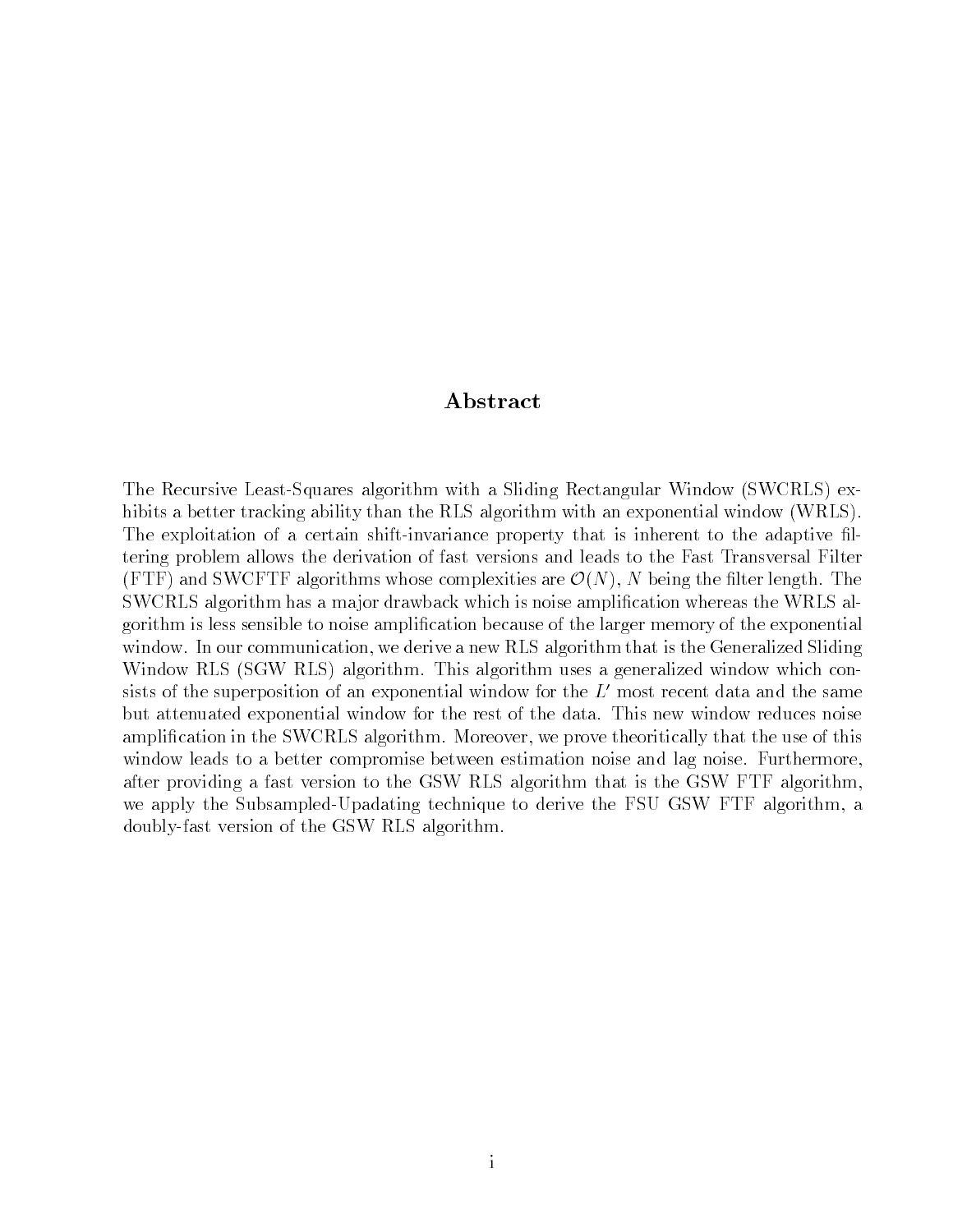# **Contents**

| Abstract                      | $\mathbf{1}$            |  |
|-------------------------------|-------------------------|--|
| 1 Introduction                | 1                       |  |
| 2 The RLS Algorithm           | $\overline{2}$          |  |
| 3 The GSW RLS Algorithm       | 3                       |  |
| 4 Performance analysis        | $\overline{\mathbf{4}}$ |  |
| 5 The GSW FTF algorithm       | 7                       |  |
| 6 The GSW FTF-Schur Algorithm | 8                       |  |
| 7 The FSU GSW FTF Algorithm   | 10                      |  |
| 8 Concluding Remarks          | 12                      |  |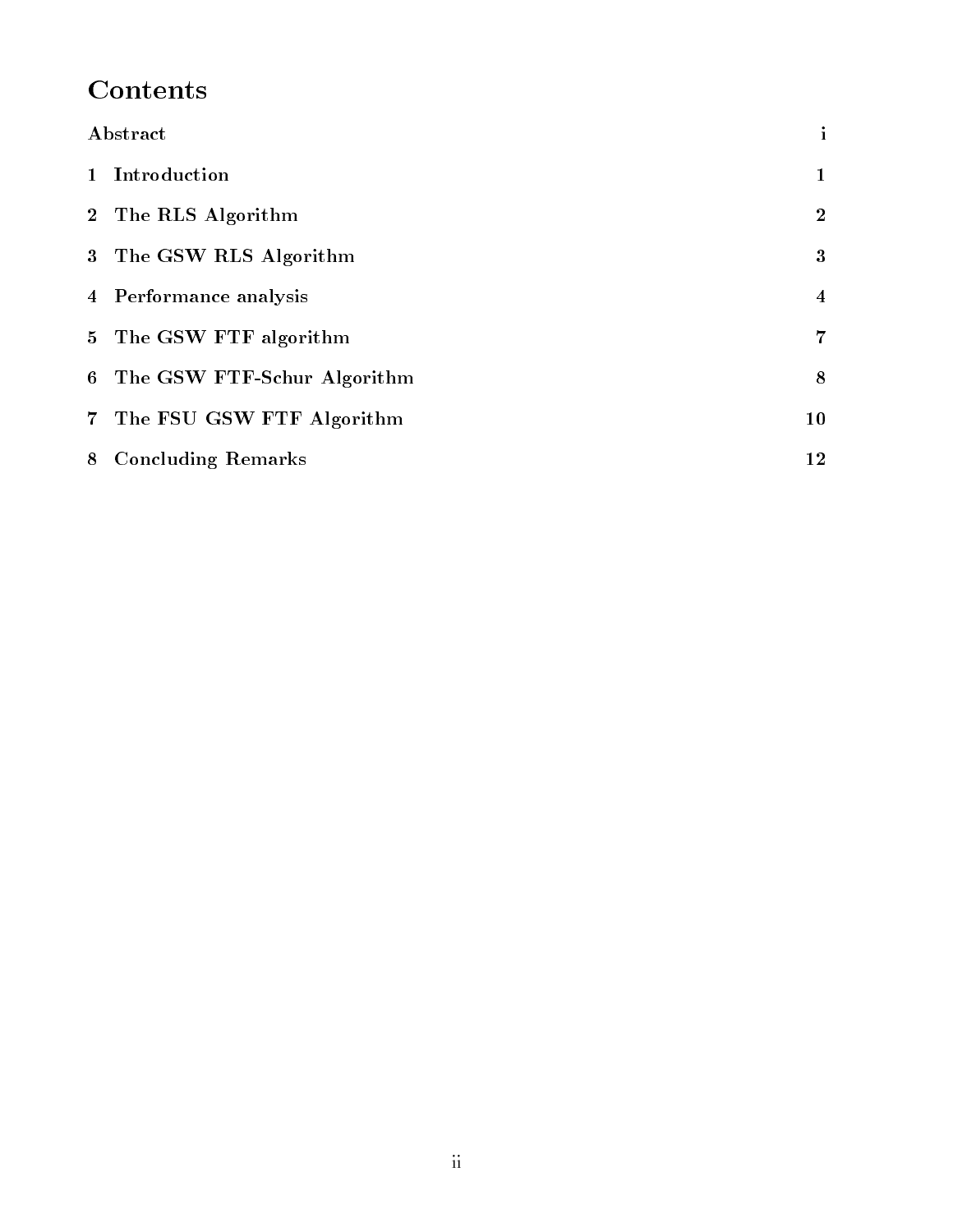### 1 Introduction

The Recursive Least-Squares algorithm with a Sliding Rectangular Window (SWCRLS) exhibits a better tracking ability than the RLS algorithm with an exponential window (WRLS). This is explained by the fact that the rectangular window allows to forget the past more abruptly than the exponential window does. The complexity of the RLS algorithm is  $\mathcal{O}(N^2)$ operations, N being the filter length. Nevertheless, the exploitation of a certain shift-invariance property that is inherent to the adaptive ltering problem allows the derivation of fast versions and leads to the Fast Transversal Filter (FTF) and SWCFTF algorithms whose complexities are 7N and 14N respectively. Unfortunately, the SWCRLS algorithm has a major drawback which is noise amplication. This noise amplication is due to the fact that the estimation of the covariance matrix of order  $N$  is done using a rectangular window of a relatively short length  $L'(L' > N)$ . With such window, the covariance matrix can be ill-conditionned if the input signal is not active in a signicant portion of the window. The WRLS algorithm is less sensible to noise amplication because of the larger memory of the exponential window.

In our communication, we propose the GSW RLS algorithm, a new RLS algorithm that generalizes the WRLS and SWCRLS algorithms. This algorithm uses a generalized window which consists of the superposition of an exponential window for the  $L'$  most recent data and the same but attenuated exponential window for the rest of the data. This new window reduces noise amplication in the SWCRLS algorithm. Moreover, we prove theoritically that the use of this window leads to a better compromise between estimation noise and lag noise. The SGW RLS algorithm turns out to have the same structure and complexity as the SWC RLS algorithm. Fast Recursive Least Squares (RLS) algorithms such as the Fast Transversal Filter (FTF) algorithm [2] exploit a certain shift invariance structure in the input data vector to reduce the computational complexity from  $\mathcal{O}(N^2)$  for RLS to  $\mathcal{O}(N)$  for FTF (N being the FIR filter length). The common structure of the GSW RLS and the SWC RLS algorithms allows to derive easily a fast version of the GSW RLS algorithm by using the structure of the SWC FTF algorithm. Moreover,he obtained GSW FTF algorithm has also the same complexity than the SWC FTF algorithm (14N).

In [?],[?],[16], we have pursued an alternative way to reduce the complexity of RLS adaptive filtering algorithms. The approach consists of subsampling the filter adaptation, i.e. the LS filter estimate is no longer provided every sample but every  $L \geq 1$  samples (subsampling factor L). This strategy has led us to derive new RLS algorithms that are the FSU RLS, FSU SFTF and FSU FNTF algorithms which present a reduced complexity when dealing with long  $\operatorname{filters}.$ 

Here, we apply this technique to the SWC FTF algorithm. The starting point is an interpretation of the SWC FTF algorithm as a rotation applied to the vectors of filter coefficients Using the filter estimates at a certain time instant, we compute the filter outputs over the next L time instants. Using what we shall call a SWC FTF-Schur algorithm, it will be possible to compute from these multi-step ahead predicted lter outputs the one step ahead predicted filter outputs in an efficient way. These quantities will allow us to compute the successive rotation matrices of the SWC FTF algorithm for the next L time instants. Because of the presence of a shift operation in the SWC FTF algorithm, it turns out to be most convenient to work with the z-transform of the rotation matrices and the filters. Applying the  $L$  rotation matrices to the filter vectors becomes an issue of multiplying polynomials, which can be efficiently carried out using the FFT. The subsampled updating technique turns out to be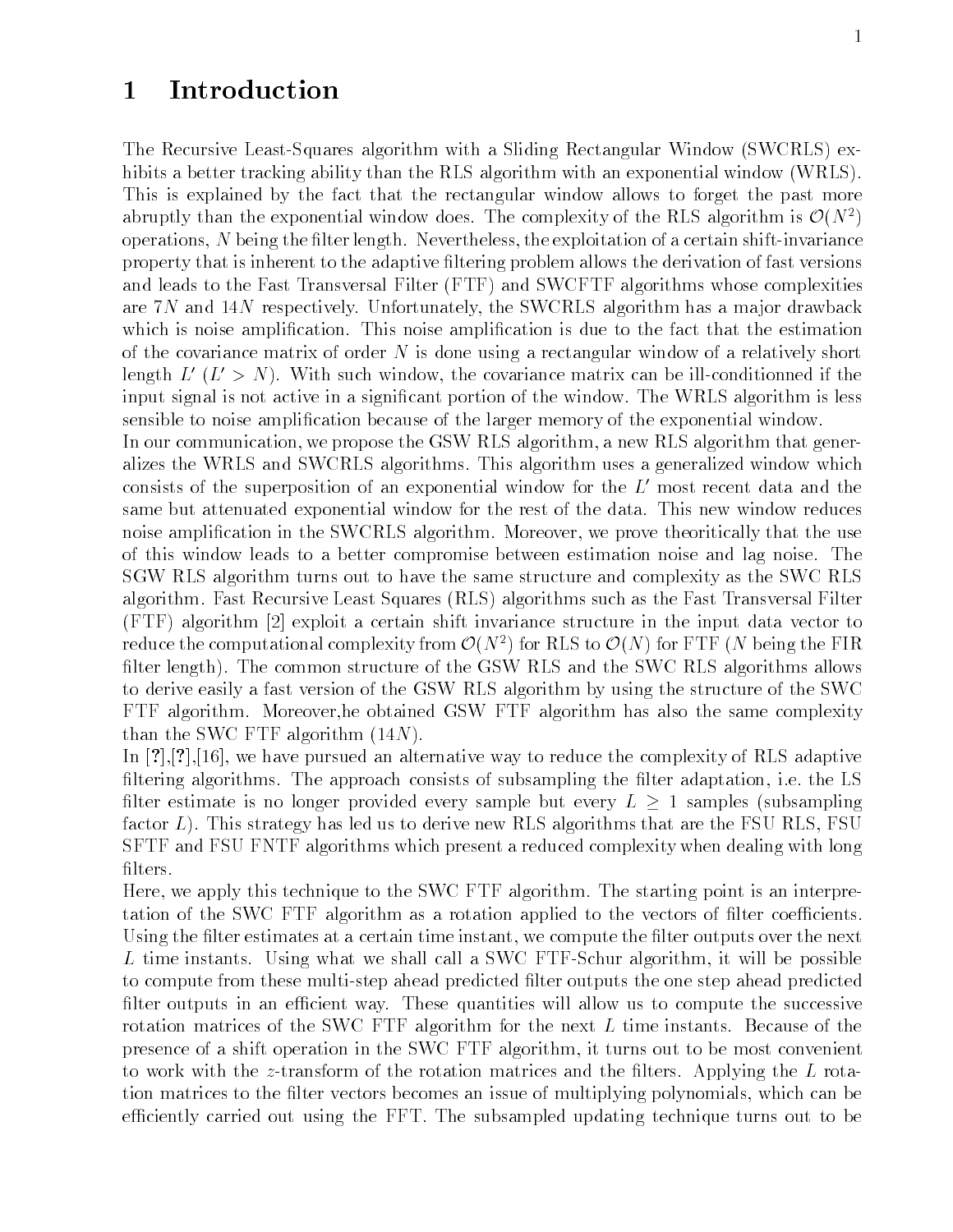especially applicable in the case of very long filters such as occur in the acoustic echo cancellation problem. The computational gain it offers is obtained in exchange for some processing delay, as is typical of block processing.

In order to formulate the RLS adaptive filtering problem and to fix notation, we shall first recall the RLS algorithm.

#### 2 The RLS Algorithm

An adaptive transversal filter  $W_{N,k}$  combines linearly N consecutive input samples  $\{x(i-n), n = 0, \ldots, N-1\}$ to approximate (the negative of) the desired-response signal  $d(i)$ . The resulting error signal is given by

$$
\epsilon_N(i|k) = d(i) + W_{N,k} X_N(i) = d(i) + \sum_{n=0}^{N-1} W_{N,k}^{n+1} x(i-n)
$$
\n(1)

where  $X_N(i) = \left[ x^H(i) x^H(i-1) \cdots x^H(i-N+1) \right]^T$  is the input data vector and superscript  $\tau$  denotes Hermitian (complex conjugate) transpose. In the RLS algorithm, the set of  $N$ transversal filter coefficients  $W_{N,k} = \left[W^1_{N,k} \cdots W^N_{N,k}\right]$  are adapted so as to minimize recursively the following LS criterion

$$
\xi_N(k) = \min_{W_N} \left\{ \sum_{i=1}^k \lambda^{k-i} \| d(i) + W_N X_N(i) \|^2 \right\} \n= \sum_{i=1}^k \lambda^{k-i} \| \epsilon_N(i|k) \|^2
$$
\n(2)

where  $\lambda \in (0,1]$  is the exponential weighting factor,  $||v||^2_{\Lambda} = v \Lambda v^H$ ,  $||.|| = ||.||_I$ . Minimization of the LS criterion leads to the following minimizer

$$
W_{N,k} = -P_{N,k}^H R_{N,k}^{-1}
$$
\n(3)

(6)

where

$$
R_{N,k} = \lambda R_{N,k-1} + X_N(k) X_N^H(k)
$$
  
\n
$$
P_{N,k} = \lambda P_{N,k-1} + X_N(k) d^H(k)
$$
\n(4)

are the sample second order statistics. Substituting the time recursions for  $R_{N,k}$  and  $P_{N,k}$ from (4) into (3) and using the Matrix Inversion Lemma (MIL) for  $K_{N,k}$ , we obtain the RLS algorithm:

$$
\begin{aligned}\n\tilde{C}_{N,k} &= -X_N^H(k)\lambda^{-1} R_{N,k-1}^{-1} \\
\gamma_N^{-1}(k) &= 1 - \tilde{C}_{N,k} X_N(k) \\
R_{N,k}^{-1} &= \lambda^{-1} R_{N,k-1}^{-1} - \tilde{C}_{N,k}^H \gamma_N(k) \tilde{C}_{N,k} \\
\epsilon_N^p(k) &= \epsilon_N(k|k-1) = d(k) + W_{N,k-1} X_N(k) \\
\epsilon_N(k) &= \epsilon_N(k|k) = \epsilon_N^p(k) \gamma_N(k) \\
W_{N,k} &= W_{N,k-1} + \epsilon_N(k) \tilde{C}_{N,k}\n\end{aligned} \tag{5}
$$

where  $\epsilon_N^r(k)$  and  $\epsilon_N(k)$  are the a priori and a posteriori error signals (resp. predicted and filtered errors in the Kalman filtering terminology) and one can verify (or see [2]) that they are related by the likelihood variable  $\gamma_N(\kappa)$ . UN  $_k$  is the Kalman gain of order  $N$  at time  $\kappa$ .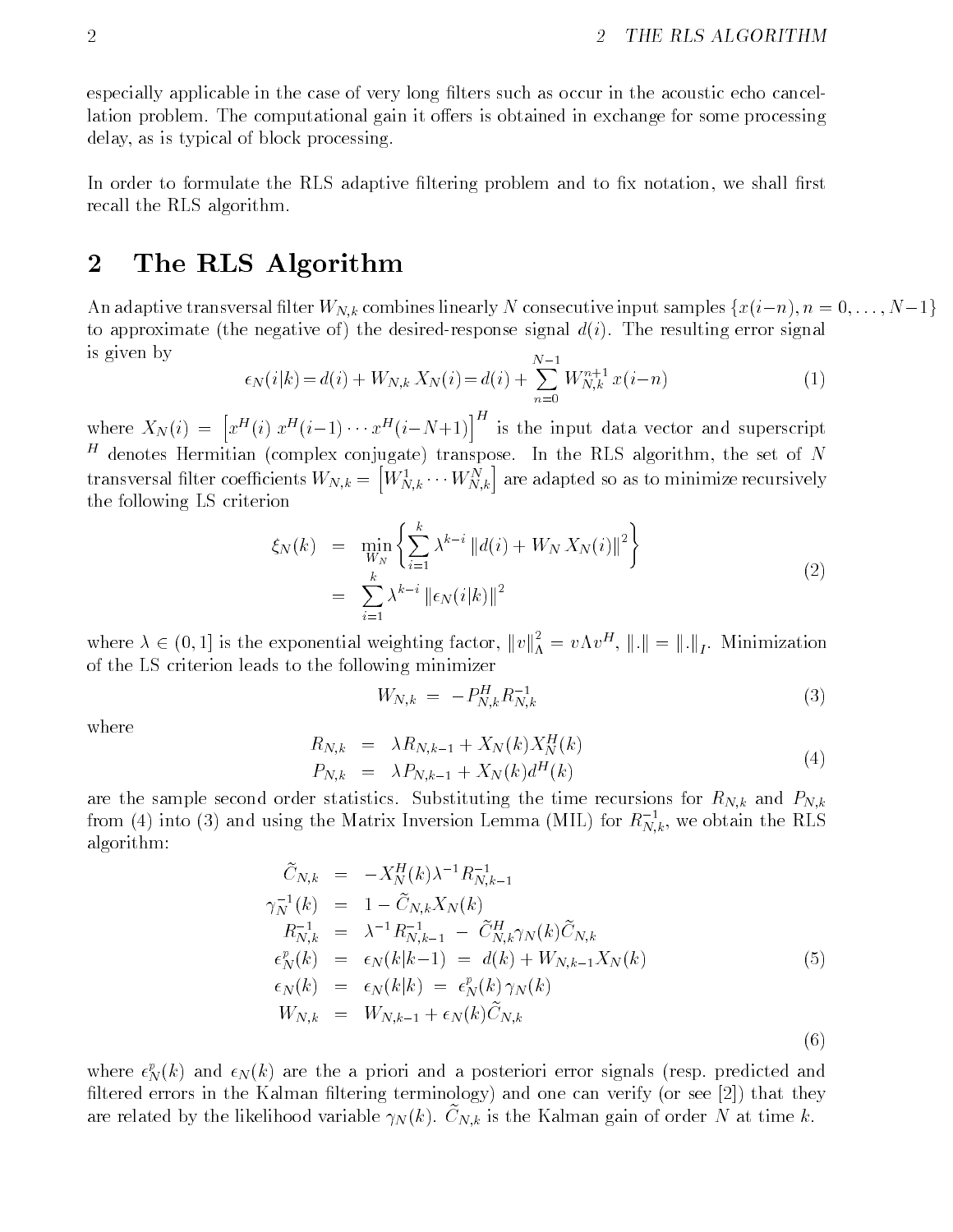#### 3 The GSW RLS Algorithm

The Sliding Window Covariance RLS (SWCRLS) algorithm minimizes recursively the following criterion:

$$
\xi_{N,L'}(k) = \sum_{i=k-L'+1}^{k} \lambda^{k-i} \left\| \epsilon_N(i|k) \right\|^2 \quad , \tag{7}
$$

where L', the length of the sliding window must be greater than the filter length:  $L' > N$ . Compared to the WRLS algorithm, the SWC RLS algorithm exhibits a better tracking but is more sensible to noise. In order to reduce this sensibility, we add to the rectangular window, an attenuated exponential window. This introduce a new degree of freedom for the choice of the window which is the attenuation of the exponential tail. Furtermore, it has appeared that the derivation of a recursive algorithm which uses the new window must use an exponential window instead of the rectangular window and with the same forgetting factor as the attenuated exponential window. Hence, consider the following criterion:

$$
\xi_{N,L'}(k) = (1-\alpha) \sum_{i=1}^{k-L'} \lambda^{k-i} \|\epsilon_N(i|k)\|^2 + \sum_{i=k-L'+1}^{k} \lambda^{k-i} \|\epsilon_N(i|k)\|^2
$$
 (8)

The new criterion generalizes the WRLS and SWC RLS criteria since the WRLS crierion (2) is obtained from (8) by setting  $\alpha = 0$  and the SWC RLS criterion is the one given by the generalized criterion when  $\alpha = 1$  and  $\lambda = 1$ .

Putting the gradient of the quadratic criterion (8) equal to zero leads to the normal equations for the optimal filter  $W_{L',k}$ :

$$
W_{L',k} = -P_{L',k}^H R_{L',k}^{-1} \t\t(9)
$$

where

$$
R_{L',k} = (1-\alpha) \sum_{i=1}^{k-L'} \lambda^{k-i} X_N(i) X_N^H(i) + \sum_{i=k-L'+1}^k \lambda^{k-i} X_N(i) X_N^H(i)
$$
  
\n
$$
P_{L',k} = (1-\alpha) \sum_{i=1}^{k-L'} \lambda^{k-i} X_N(i) d^H(i) + \sum_{i=k-L'}^{k} \lambda^{k-i} X_N(i) d^H(i)
$$
\n(10)

The use of the same forgetting factor for the two windows allows the following recursions for the sample second moments

$$
R_{L'+1,k} = \lambda R_{L',k-1} + X_N(k) X_N^H(k)
$$
  
=  $R_{L',k} - \alpha \lambda^{L'} X_N(k-L') X_N^H(k-L')$  (11)

$$
P_{L'+1,k} = \lambda P_{L',k-1} + X_N(k) d^{H}(k)
$$
  
=  $P_{L',k} - \alpha \lambda^{L'} X_N(k - L') d^{H}(k - L')$  (12)

Hence, the new algorithm is derived by applying the strategy for the usual RLS algorithm twice. The first step will be devoted to the time and order update  $(k-1, L') \rightarrow (k, L'+1)$ , which is analogous to the update of the usual RLS algorithm while the second step will be the order downdate  $(k, L'+1) \rightarrow (k, L')$ . The downdate scheme is obtained as follows: By using (12), one has

$$
W_{L',k}R_{L',k} = W_{L'+1,k}R_{L'+1,k} - \alpha \lambda^{L'} d_{k-L'} X_N^H(k-L') \quad . \tag{13}
$$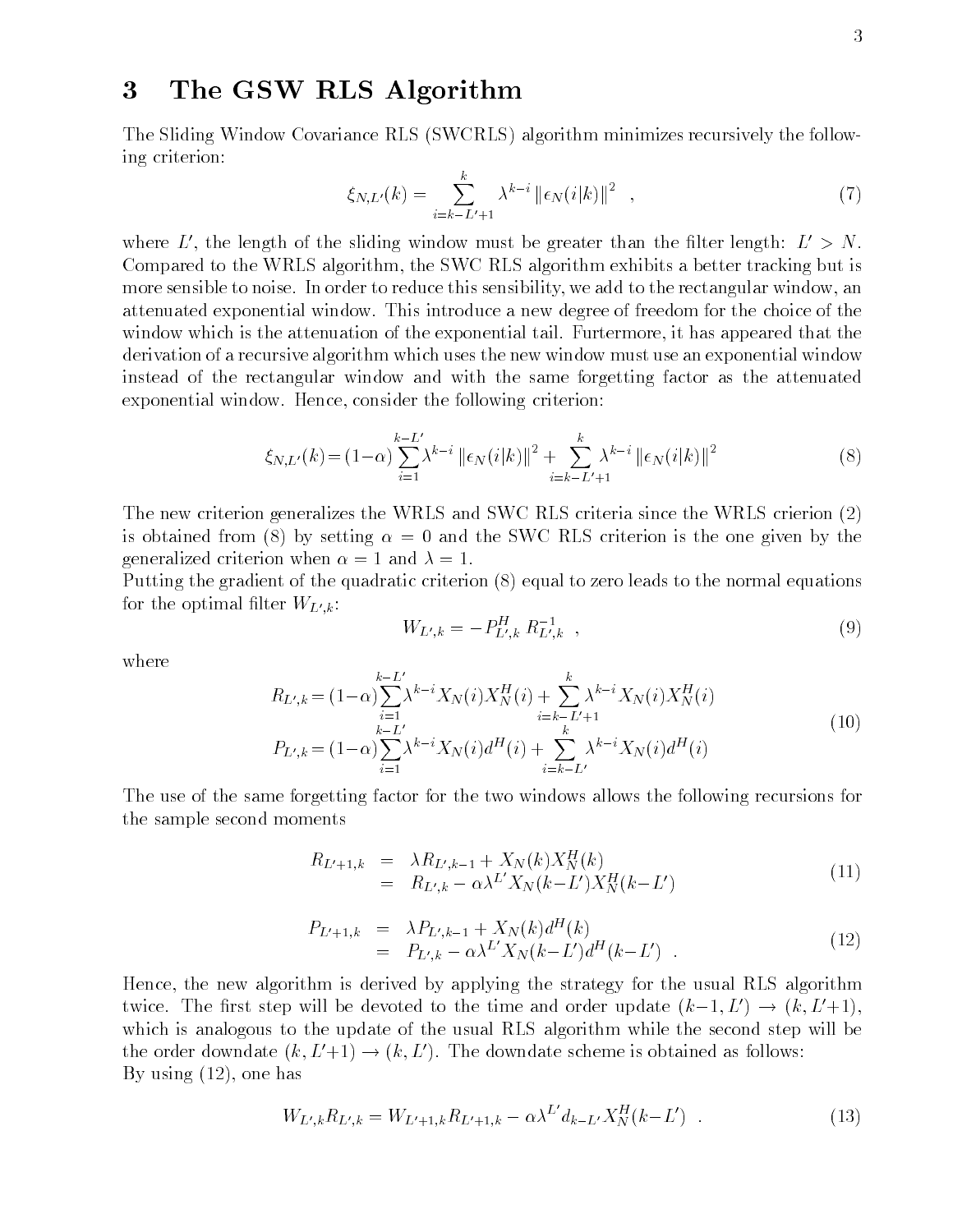Using (11) for  $R_{L'+1,k}$  in term of  $R_{L',k}$ , we get

$$
W_{L',k} = W_{L'+1,k} + \alpha \lambda^{L'} \zeta_{N,L'}^p(k) D_{N,L',k} \quad , \tag{14}
$$

where  $\zeta_{NL}^{\prime}(k) = d(k-L') + W_{L'+1,k}X_N(k-L')$  and  $D_{N,L',k} = -X_N^{L}(k-L')K_{L',k}$  are the a priori error signal and the a posteriori Kalman gain of the downdate part. Applying the MIL to (11) gives

$$
R_{L',k}^{-1} = R_{L'+1,k}^{-1} + \widetilde{D}_{N,L',k}^{H} \delta_{N,L'}(k) \widetilde{D}_{N,L',k} \quad , \tag{15}
$$

with  $D_{N,L',k} = -X_N^H(k-L')R_{L'+1,k}^{-1}$  and  $\delta_{N,L'}^{-1}(k) = \alpha^{-1}\lambda^{-L} - D_{N,L',k}X_N(k-L')$  respectively the Kalman gain and the likelihood variable associated with the downdate part. Now, it is straigthtforward to find that  $D_{N,L',k} = \alpha^{-1} \lambda^{-L} \delta_{N,L'}(k) D_{N,L',k}$  and that the a posteriori error<br>is  $\zeta_{N,L'}(k) = d(k-L') + W_{L',k} X_N(k-L') = \alpha^{-1} \lambda^{-L'} \delta_{N,L'}(k) \zeta_{N,L'}^p(k)$ .

Finally, by associating the update part, the GSW RLS algorithm is given by

$$
\tilde{C}_{N,L',k} = -\lambda^{-1} X_N^H(k) R_{L',k-1}^{-1} \n\gamma_{N,L'}^{-1}(k) = 1 - \tilde{C}_{N,L',k} X_N(k) \n\epsilon_{N,L'}^p(k) = d(k) + W_{L',k-1} X_N(k) \n\epsilon_{N,L'}(k) = \epsilon_{N,L'}^p(k) \gamma_{N,L'}(k) \nW_{L'+1,k} = W_{k-1,L'} + \tilde{C}_{N,L',k} \epsilon_{N,L'}(k) \nR_{L+1,k}^{-1} = \lambda^{-1} R_{L',k-1}^{-1} - \tilde{C}_{N,L',k}^H \gamma_{N,L'}(k) \tilde{C}_{N,L',k} \n\tilde{D}_{N,L',k} = -X_N^H(k-L') R_{L'+1,k}^{-1} \n\delta_{N,L'}^{-1}(k) = \alpha^{-1} \lambda^{-L'} - \tilde{D}_{N,L',k} X_N(k-L') \n\zeta_{N,L'}^p(k) = d(k-L') + W_{L'+1,k} X_N(k-L') \n\zeta_{N,L'}(k) = \alpha^{-1} \lambda^{-L'} \delta_{N,L',k} \zeta_{N,L'}^p(k) \nW_{L',k} = W_{L'+1,k} + \alpha \lambda^{L'} \tilde{D}_{N,L',k} \zeta_{N,L'}(k) \nR_{L,k'}^{-1} = R_{L'+1,k}^{-1} + \tilde{D}_{N,L',k}^H \delta_{N,L'}(k) \tilde{D}_{N,L',k}
$$
\n(8)

The set of equations (16) constitute the complete time update of the algorithm. The algorithm is initialized with  $R_{L<sub>0</sub>} = \mu I$  where  $\mu$  is a small scalar quantity. The GSWRLS shows a computational complexity of  $O(N^2)$ . One must notice that the GSWRLS algorithm has the same structure and complexity as the SWCRLS algorithm.

#### 4 Performance analysis

For the purpose of analysis, we consider the following classical identication model for the desired signal

$$
d(k) = W_{N,k-1}^o X_N(k) + \eta(k)
$$
\n(17)

where  $\eta(\kappa)$  is a centered Gaussian i.i.d. sequence with variance  $\sigma_n^-(\eta(\kappa) \sim N(0, \sigma_n^-)$  and  $W_{N,k}^$ is the unknown filter that is time-varying according to a random walk

$$
W_{N,k}^o = W_{N,k-1}^o + Z(k) \, , \, Z(k) \, \text{i.i.d.} \sim \mathcal{N}(0, Q) \tag{18}
$$

The normal equations can be rewritten as

$$
W_{N,k} = -\left(\sum_{i=0}^{\infty} \omega_i d(k-i) X_N^H(k-i)\right) R_{N,k}^{-1}
$$
 (19)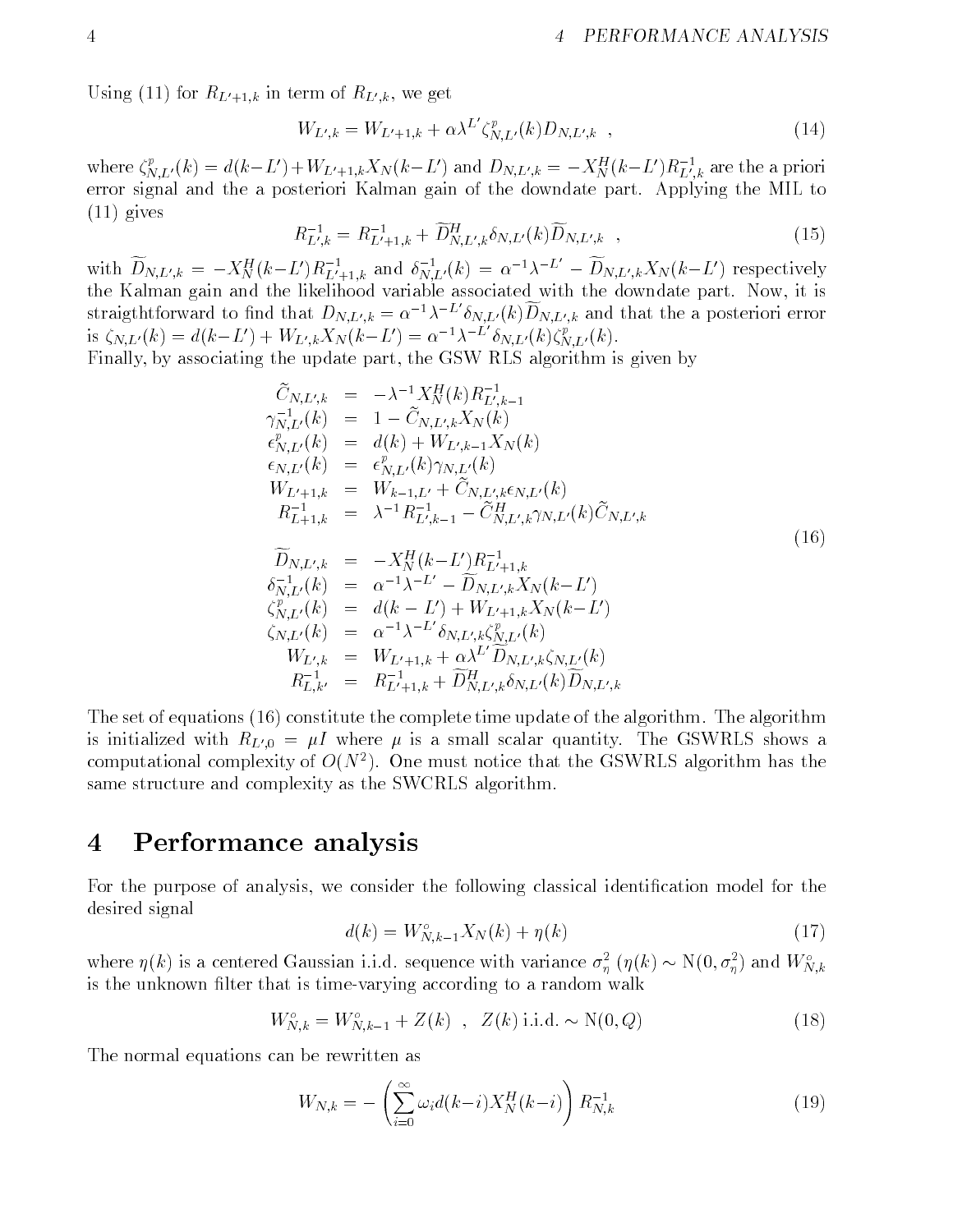with the sample covariance matrix

$$
R_{N,k} = \sum_{i=0}^{\infty} \omega_i X_N(k-i) X_N^H(k-i) , \qquad (20)
$$

and the  $\omega_i$  are the coefficient of the window to be considered, for example, when the WRLS algorithm is used:  $\omega_i = \lambda^i$ .

The unknown filter can be written as follows

$$
W_{N,k}^{\circ} R_{N,k} R_{N,k}^{-1} = \left(\sum_{i=0}^{\infty} \omega_i W_{N,k}^O X_N(k-i) X_N(k-i)\right) R_{N,k}^{-1}
$$
 (21)

hence, the deviation filter  $W_{N,k} = W_{N,k} + W_{N,k}$  can be expressed as:

$$
\widetilde{W}_{N,k} = \left(\sum_{i=0}^{\infty} \omega_i (W_{N,k}^{\circ} X_N(k-i) - d(k-i)) X_N^H(k-i)\right) R_{N,k}^{-1}
$$
\n(22)

using the random walk equation  $(18)$ , we easily find that:

$$
W_{N,k}^{\circ} X_N(k-i) - d(k-i) = \sum_{i=k-i}^{k} Z(k) X_N(k-i) - \eta(k-i)
$$
 (23)

finally, the deviation filter is given by

$$
\widetilde{W}_{N,k} = \left(\sum_{i=0}^{\infty} \omega_i \left(\sum_{j=k-i}^{\infty} Z(j)\right) X_N(k-i) X_N(k-i)^H - \sum_{i=0}^{\infty} \omega_i \eta(k-i) X_N(k-i)\right) R_{N,k}^{-1}
$$
 (24)

let's  $C_{N,k}$  be the covariance matrix of the deviation filter:  $C_{N,k} = \mathrm{E} \left( \widetilde{W}_{N,k} \widetilde{W}_{N,k}^H \right)$  Using the Bayes rule  $E\left(\widetilde{W}_k\widetilde{W}_k^H\right) = E_X E_{\eta, Z|X}\left(\widetilde{W}_k\widetilde{W}_k^H\right)$  and assuming that k is big enough so that:  $R_{N,k} \approx E R_{N,k} = \left\lfloor \right. \right. \left. \right\rfloor$  $\sqrt{\infty}$  \  $\omega_i$  R, we get after some manipulations

$$
C_{N,k} = \sigma_{\eta}^2 \left( \sum_{i=0}^{\infty} \tilde{\omega}_i^2 \right) R_{N,k}^{-1} + \left( \sum_{i=0}^{\infty} \varpi_i^2 \right) Q \quad , \tag{25}
$$

where

$$
\tilde{\omega}_i = \omega_i \left( \sum_{j=0}^{\infty} \omega_j \right)^{-1} \tag{26}
$$

and

$$
\varpi_i = \left(\sum_{j=i}^{\infty} \omega_j\right) \left(\sum_{j=0}^{\infty} \omega_j\right)^{-1} = 1 - \sum_{j=0}^{i-1} \tilde{\omega}_j \tag{27}
$$

We see that  $(25)$  is divided into two parts: the first one is the *estimation noise*, the second one is the *lag noise* and comes only for a random echo path response, it shows the error that comes with the variation of the echo path response  $(Q)$ , i.e. the tracking. Now, assuming the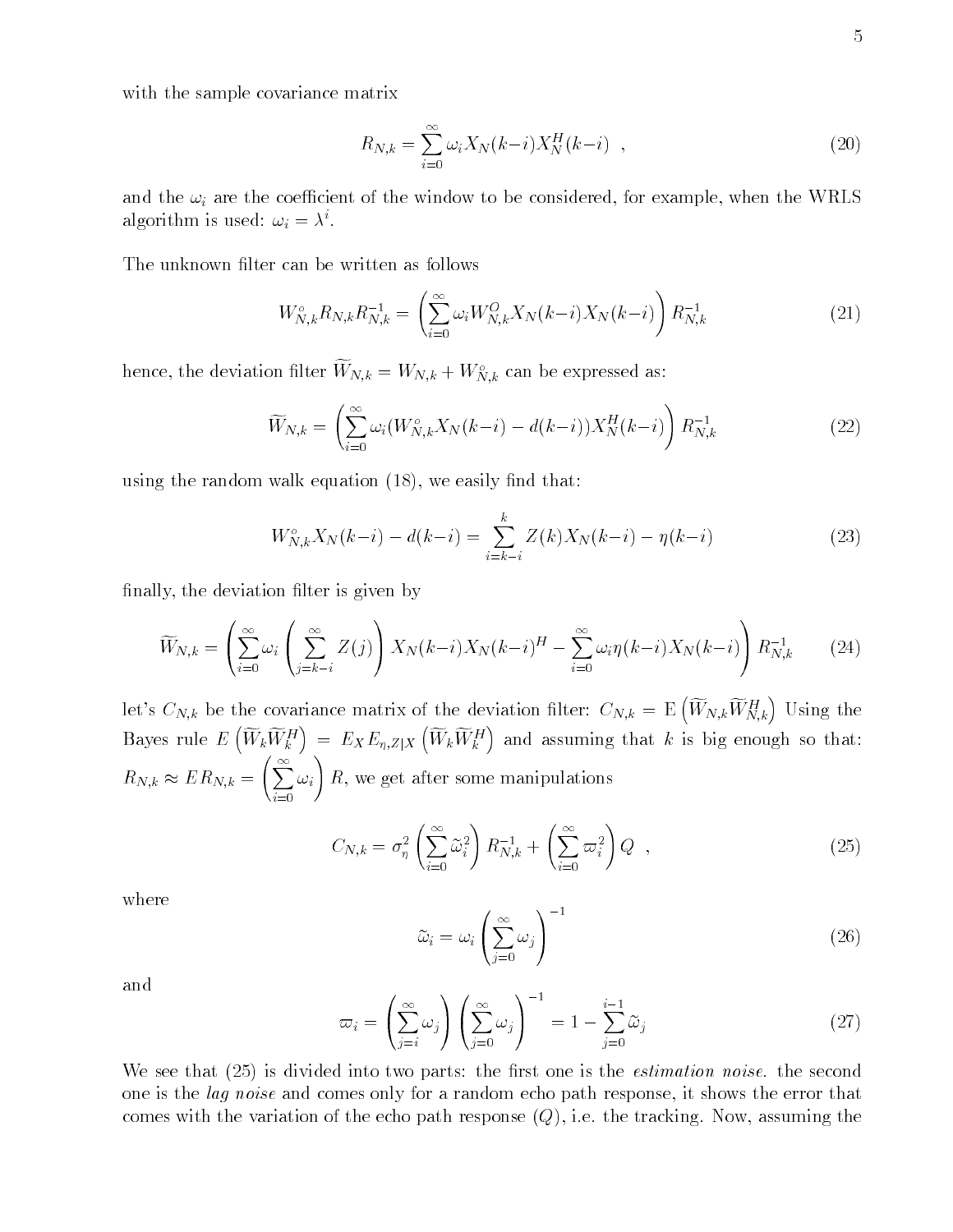statistical independence between  $W_{N,k}$  and  $\Delta N$ ( $k=1$ ) the variance of the a priori error signal is

$$
\operatorname{var}(\epsilon_N^p(k)) = \sigma_\eta^2 + tr(RC_{k-1})
$$
  
=  $\sigma_\eta^2 + N\left(\sum_{j=0}^\infty \tilde{\omega}_j^2\right) \sigma_\eta^2 + \left(\sum_{j=0}^\infty \varpi_j^2\right) \operatorname{tr}(RQ)$  (28)

Now we can compute the *noise amplification* in the 3 cases: RLS, SWC RLS and GSW RLS:

$$
RLS \; : \; \sigma_{\eta}^{2} \left( 1 + N \frac{1 - \lambda}{1 + \lambda} \right)
$$
\n
$$
GSWRLS \; : \; \sigma_{\eta}^{2} \left( 1 + N \frac{1 - \lambda}{1 + \lambda} \frac{1 + \alpha (\alpha - 2) \lambda^{2L'}}{(1 - \alpha \lambda^{L'})^{2}} \right)
$$
\n
$$
SWCRLS \; : \; \sigma_{\eta}^{2} \left( 1 + \frac{N}{L'} \right)
$$
\n
$$
(29)
$$

We recognize the RLS and the SWC RLS case as particular cases of the GSW RLS: SWC RLS for  $\alpha = 1$  and  $\lambda \rightarrow 1$ , RLS for  $\alpha = 0$ .

It is normal that the SWRLS is an intermediate case between RLS and SWCRLS. The RLS is the best in term of noise amplication. the results for the tracking part are

$$
RLS : N\sigma_X^2 \sigma_Z^2 \frac{1}{1-\lambda^2}
$$
  
\n
$$
GSWRLS : N\sigma_X^2 \sigma_Z^2 \frac{1-2\alpha\lambda^{L'}(1+\lambda-\lambda^{L'+1})+\alpha^2\lambda^{2L'}(1+L'-L'\lambda^2)}{(1-\lambda^2)(1-\alpha\lambda^{L'})^2}
$$
  
\n
$$
SWCRLS : N\sigma_X^2 \sigma_Z^2 \frac{(L'+1)(2L'+1)}{6L'}
$$
\n(30)

This time the RLS gives, of course, the worst results: the noise is  $\sim 1/(1 - \lambda^2)$ , with  $\lambda$  close to 1. On figure  $(1)$ , we show curves made from the computation made before: first we fix the value of the estimation noise for SWC RLS ( $\frac{1}{U}$ ), then for this value, we vary  $\lambda$  and  $\alpha$  in GSW RLS in order to keep the same noise estimation in GSW RLS while minimizing the lag noise in GSW RLS. This shows that for the same value of the noise amplication, GSW RLS has a lower lag noise than SWC RLS, moreover GSW RLS has the same complexity than SWC RLS, so we can conclude that the GSW RLS algorithm is truly better than the SWC RLS algorithm.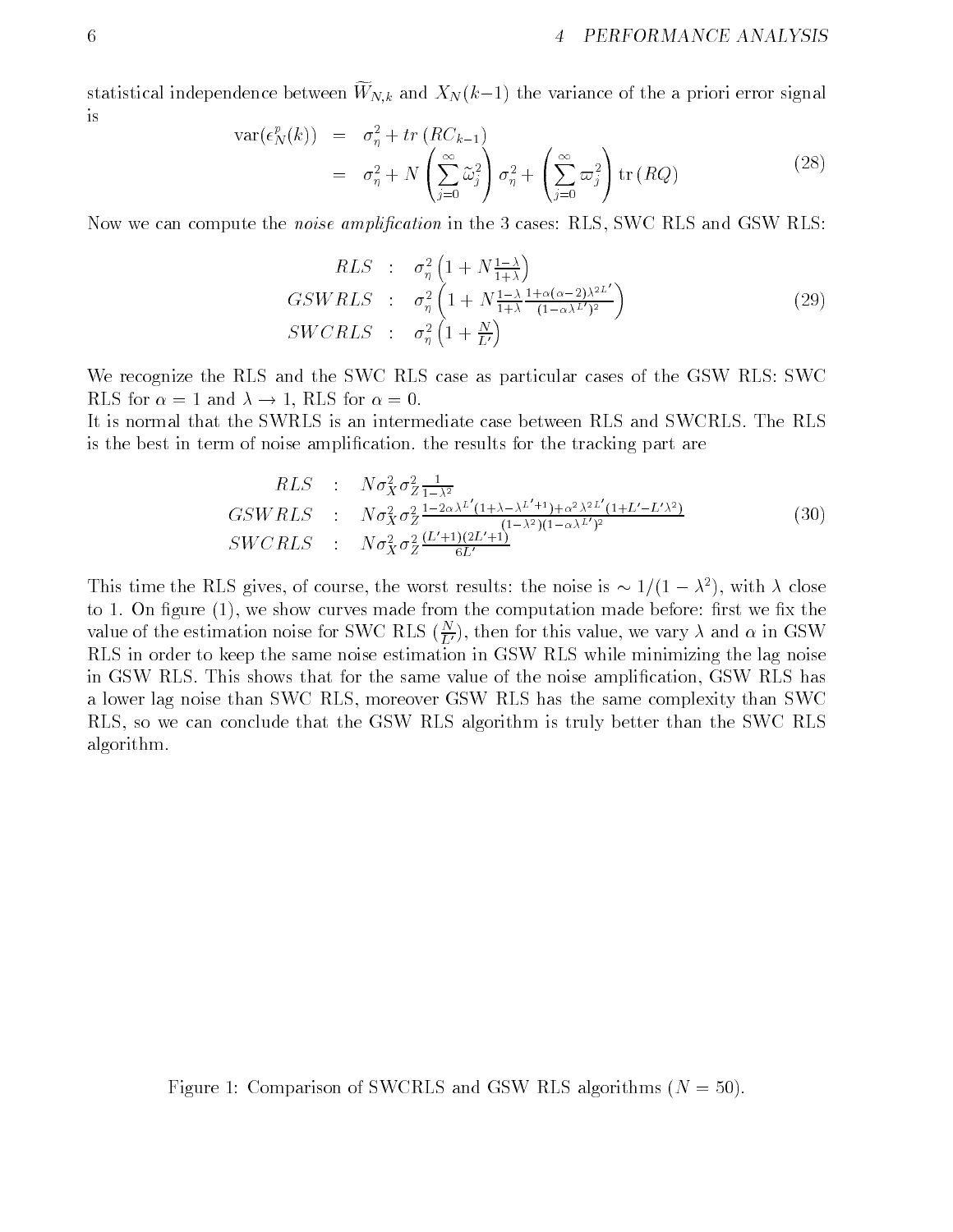### 5 The GSW FTF algorithm

The GSW FTF algorithm can be described in the following way, which emphasizes its rotational structure:

$$
\begin{bmatrix}\n\begin{bmatrix}\n\hat{C}_{N,k} & 0 \\
A_{N,k} \\
B_{N,k} \\
[\widetilde{D}_{N,k} & 0\n\end{bmatrix}\n\end{bmatrix} = \Theta_k \begin{bmatrix}\n0 & \tilde{C}_{N,k-1} \\
A_{N,k-1} \\
[\widetilde{D}_{N,k} & 0\n\end{bmatrix} \\
e_{N,L}^p(k) = A_{N,L',k-1}X_{N_p}(k) \\
e_{N,L'+1}(k) = e_{N,L'}^p(k)\gamma_{N,L}(k-1) \\
\gamma_{N_p,L'}(k) = \gamma_{N,L'}(k-1) - e_{N,L_p'}^H(k)\alpha_{N,L_p'}^{-1}(k)e_{N,L_p'}(k) \\
\gamma_{N,L'}(k) = \left(1 + \gamma_{N_p,L'}(k)\widetilde{C}_{N_p,L,k}^N r_{N,L'}^p(k)\right)^{-1} \gamma_{N_p,L'}(k) \\
r_N^p(k) = -\lambda\beta_N(k-1)\widetilde{C}_{N_p,L,k}^N r_{N,L'}^p(k)^{-1} \gamma_{N_p,L'}(k) \\
\alpha_N^{-1}(k) = \lambda^{-1}\alpha_N^{-1}(k-1) - \widetilde{C}_{N_p1,k}^N \gamma_{N_p1}^s(k)\widetilde{C}_{N_p1,k}^0 \\
r_{N,L_p'}(k) = r_{N,L}^p(k)\gamma_{N,L'}(k) \\
\beta_{N,L_p'}(k) = \lambda\beta_{N,L'}(k-1) + r_{N,L}^p(k)r_{N,L'+1}^H(k) \\
a_{N,L'+1}(k) = A_{N,L_p'}(k)\gamma_{N,L_p'}(k-1) \\
a_{N,L'}^*(k) = a_{N,L_p'}(k)\delta_{N,L_p'}(k-1) \\
\alpha_{N,L'}(k) = a_{N,L_p'}(k) - \alpha\lambda^{L'} a_{N,L'}^s(k)a_{N,L_p'}^H(k) \\
\delta_{N+1,L_p'}(k) = \delta_{N,L_p'}(k) - \alpha\lambda^{L'} a_{N,L'}^s(k)a_{N,L_p'}^H(k) \\
b_{N,L_p'}(k) = -\beta_{N,L_p'}(k)\widetilde{D}_{N_p,L_p,k}^N \\
\delta_{N,L'}(k) = \begin{bmatrix}\n\delta_{N,L_p'}(k) & \delta_{N,p,L'}(k)\delta_{N,p'}^H(k) \\
\delta_{N,R_p'}(k) & \delta_{N,R_p'}(k) & \delta_{N,R_p'}(k)\n\end{bmatrix
$$

where  $L'_p = L'+1$  and  $N_p = N+1$ .  $A_{N,L',k}$  and  $B_{N,L',k}$  are the forward and backward prediction filters that are used in the update part,  $e^{\kappa}_{N,L}(k)$  and  $e_{N,L}(k)$  are the a priori and a posteriori forward prediction errors,  $r_{NL}^r(k)$  and  $r_{N,L^r}(k)$  are the a priori and a posteriori backward predition errors,  $\cup N+1,k = \square \cup N$ .  $\left[ \tilde{C}_{N+1,k}^0 \cdots \tilde{C}_{N+1,k}^N \right]$  and  $\alpha_{N,L'}(k)$  and  $\beta_{N,L'}(k)$  are the forward and backward prediction error variances.  $\Theta_k$  is a 5  $\times$  5 rotation matrix given by

$$
\Theta_k = \Theta_k^6 \ \Theta_k^5 \ \Theta_k^4 \ \Theta_k^3 \ \Theta_k^2 \ \Theta_k^1 \tag{32}
$$

where the 5  $\times$  5 matrices  $\Theta_k^*$   $i=1,2,3,4,5,6$  are

$$
\Theta_k^6 = \left[\begin{array}{cccc|c} 1 & 0 & 0 & 0 & 0 \\ 0 & 1 & 0 & 0 & 0 \\ 0 & 0 & 1 & a & 0 \\ 0 & 0 & 0 & 1 & 0 \\ 0 & 0 & 0 & b & 1 \end{array}\right] \quad \Theta_k^5 = \left[\begin{array}{cccc|c} 1 & 0 & 0 & 0 & 0 \\ 0 & 1 & 0 & 0 & 0 \\ 0 & 0 & 1 & 0 & 0 \\ 0 & 0 & c & 1 & 0 \\ 0 & 0 & 0 & 0 & 1 \end{array}\right]
$$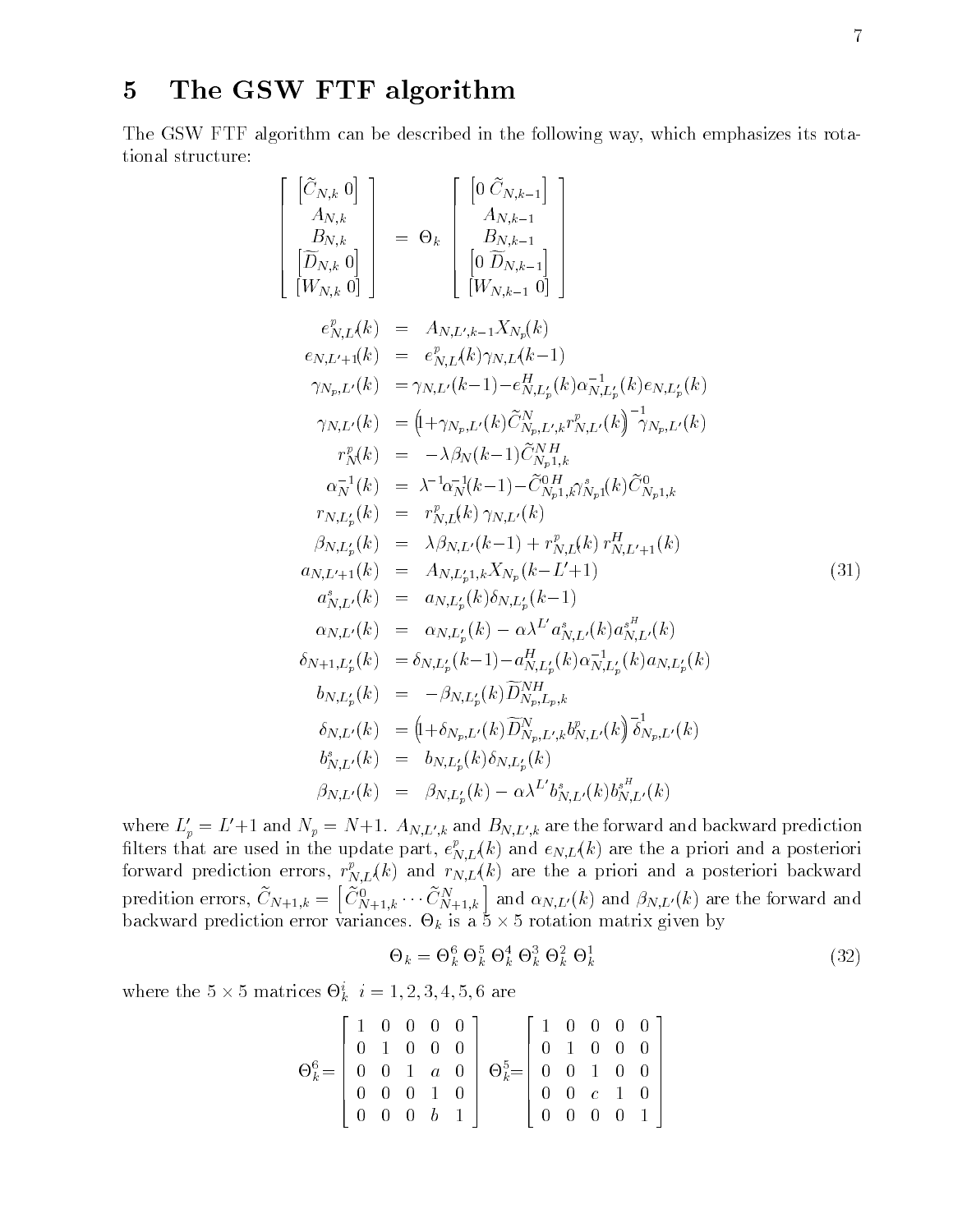$$
\Theta_{k}^{4} = \begin{bmatrix} 1 & 0 & 0 & 0 & 0 \\ 0 & 1 & 0 & d & 0 \\ 0 & 0 & 1 & 0 & 0 \\ 0 & e & 0 & 1 & 0 \\ 0 & 0 & 0 & 0 & 1 \end{bmatrix} \quad \Theta_{k}^{3} = \begin{bmatrix} 1 & 0 & 0 & 0 & 0 \\ 0 & 1 & 0 & 0 & 0 \\ f & 0 & 1 & 0 & 0 \\ 0 & 0 & 0 & 1 & 0 \\ g & 0 & 0 & 0 & 1 \end{bmatrix}
$$

$$
\Theta_{k}^{2} = \begin{bmatrix} 1 & 0 & h & 0 & 0 \\ 0 & 1 & 0 & 0 & 0 \\ 0 & 0 & 1 & 0 & 0 \\ 0 & 0 & 0 & 1 & 0 \\ 0 & 0 & 0 & 0 & 1 \end{bmatrix} \quad \Theta_{k}^{1} = \begin{bmatrix} 1 & i & 0 & 0 & 0 \\ j & 1 & 0 & 0 & 0 \\ 0 & 0 & 1 & 0 & 0 \\ 0 & 0 & 0 & 1 & 0 \\ 0 & 0 & 0 & 0 & 1 \end{bmatrix}
$$
(33)

with  $a = -b_{N,L'}^s(k)$ ,  $b = \alpha \lambda^L \zeta_{N,L'}(k)$ ,  $c = -D_{N,L'+1,k}^{\infty}$ ,  $d = -a_{N,L'+1}^s(k)$ ,  $e = -a_{N,L'+1}^R(k) \alpha_{N,L+1}^{-1}(k)$ ,  $f = r_{N,L'+1}(k)$ ,  $g = \epsilon_{N,L+1}(k)$ ,  $h = -C_{N,L'+1,k}$ ,  $i = -p_{N,L'}(k)\alpha_{N,L'}(k)$  and  $j = \epsilon_{N,L+1}(k)$ . In order to compute the rotation matrices, one must obtain the a priori errors  $e_N^r(k)$  ,  $r_N^r(k)$ and  $\epsilon_N^r$  (k) which are the outputs at time k of the filters  $A_{N,k-1},$   $B_{N,k-1}$  and  $W_{N,k-1}.$ 

#### The GSW FTF-Schur Algorithm

Now we introduce subsampled updating and from the filters at time instant  $k-L$ , we want to obtain the filters at time instant  $k$ . This will require the rotation matrices and hence the a priori errors in that time range. We shall show that these quantities can be computed without generating (completely) the intermediate lter estimates using a SFTF-Schur algorithm. Let us introduce the negative of the filter output

$$
\hat{d}_{N}^{p}(k) = d(k) - \epsilon_{N}^{p}(k) \quad , \quad \hat{d}_{N}(k) = d(k) - \epsilon_{N}(k) \quad . \tag{34}
$$

Consider now the following set of ltering operations

 $\overline{r}$ 

$$
F_L(k) \triangleq \begin{bmatrix} \eta_{N,L,k}^H \\ e_{N,L,k}^p \\ r_{N,L,k}^p \\ \kappa_{N,L,k}^H \\ -\hat{d}_{N,L,k}^p \end{bmatrix} \triangleq \begin{bmatrix} \left[0 \ \tilde{C}_{N,k-L} \right] \\ A_{N,k-L} \\ B_{N,k-L} \\ B_{N,k-L} \\ \left[0 \ \tilde{D}_{N,k-L} \right] \end{bmatrix} X_{N+1,L,k}^H
$$
(35)

where

$$
X_{N+1,L,k} = [X_{N+1}(k-L+1)\cdots X_{N+1}(k)]^H
$$
\n(36)

is the  $L \times (N+1)$  Toeplitz input data matrix.  $F_L(k)$  is a 5  $\times$  L matrix, the rows of which are the result of the filtering of the data sequence  $\{\hat{x}(j), j = k-N-L+1,\ldots,k\}$  by the five filters of the GSW FTF algorithm.  $\eta_{N,L,k}$  and  $\kappa_{N,L,k}$  are the output of the Kalman gains corresponding to the update and downdate parts,  $e^r_{N,L,k}$  and  $r^{rs}_{N,L,k}$  are respectively the vectors of forward and backward prediction errors

$$
e_{N,L,k}^{p} = \begin{bmatrix} e_{N}^{H}(k-L+1|k-L) \\ \vdots \\ e_{N}^{H}(k|k-L) \end{bmatrix}, r_{N,L,k}^{p} = \begin{bmatrix} r_{N}^{H}(k-L+1|k-L) \\ \vdots \\ r_{N}^{H}(k|k-L) \end{bmatrix}
$$
(37)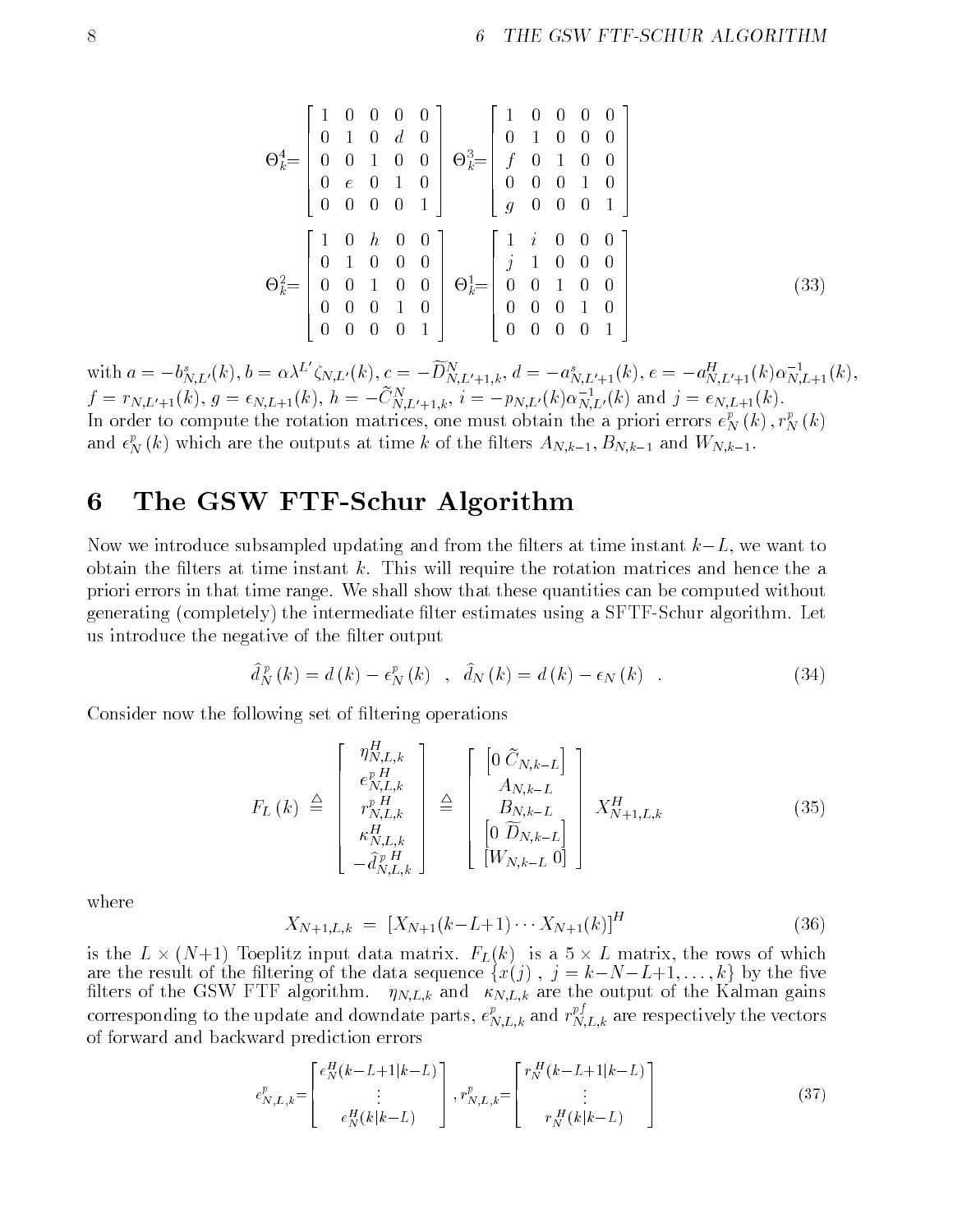$$
\hat{d}_{N,L,k}^p = d_{L,k} - \epsilon_{N,L,k}^p = \begin{bmatrix} \hat{d}_N^H(k-L+1|k-L) \\ \vdots \\ \hat{d}_N^H(k|k-L) \end{bmatrix} . \tag{38}
$$

The first column of  $F_L(k)$  is

$$
F_L(k) \ u_{L,1} = \begin{bmatrix} 1 - \gamma_{L_{\omega}}^{-1}(k-L) \\ e_N^p(k-L+1) \\ r_N^p(k-L+1) \\ 1 - \delta_{L_{\omega}}^{-1}(k-L) \\ -\hat{d}_N^p(k-L+1) \end{bmatrix}
$$
 (39)

where  $u_{L,n}$  is the  $L \times 1$  vector with 1 at the  $n^{m}$  position and 0 elsewhere.

So with the quantities in  $F_L(k)$  u<sub>L1</sub> and the recursions (31) and (??), it is possible to construct -  $\kappa$  - with - to obtain the form of the form for  $\kappa$  -  $\kappa$  (35)  $\kappa$  -  $\kappa$  -  $\kappa$  -  $\kappa$  -  $\kappa$  -  $\kappa$  -  $\kappa$  -  $\kappa$  -  $\kappa$  -  $\kappa$  -  $\kappa$  -  $\kappa$  -  $\kappa$  -  $\kappa$  -  $\kappa$  -  $\kappa$  -  $\kappa$  -  $\kappa$  $k = k$  which exists which exists a set of  $k$ 

$$
\begin{bmatrix}\n\begin{bmatrix}\n\tilde{C}_{N,k-L+1} & 0\n\end{bmatrix} \\
A_{N,k-L+1} \\
B_{N,k-L+1} & X_{N+1,L,k}^H = \n\begin{bmatrix}\n\tilde{D}_{N,k-L+1} & 0\n\end{bmatrix} \\
\begin{bmatrix}\nW_{N,k-L+1} & 0\n\end{bmatrix} \\
\begin{bmatrix}\nW_{N,k-L+1} & 0\n\end{bmatrix} \\
\epsilon_N(k-L+1) & \epsilon_{N,L-1,k}^{pH} \\
r_N^f(k-L+1) & r_{N,L-1,k}^{pfH} \\
\frac{\kappa_{N,L-1,k}^H}{\sqrt{N_{N,L-1,k}}} & \frac{\kappa_{N,L-1,k}^H}{\sqrt{N_{N,L-1,k}}} \\
-\hat{d}_N(k-L+1) & -\hat{d}_{N,L-1,k}^p\n\end{bmatrix}.
$$
\n(40)

Or we can write more compactly

$$
\mathcal{S}\left(\Theta_{k-L+1} F_L(k)\right) = F_{L-1}(k) \tag{41}
$$

where the operator  $\mathcal{S}(M)$  stands for: shift the first row of the matrix M one position to the right and drop the first column of the matrix thus obtained. Now this process can be repeated until we get  $F_0(k)$  which is a matrix with no dimensions. So the same rotations that apply to the filters at times  $k-l$ ,  $l = L-1, \ldots, 0$ , also apply to the set of filtering error vectors  $F_l(k)$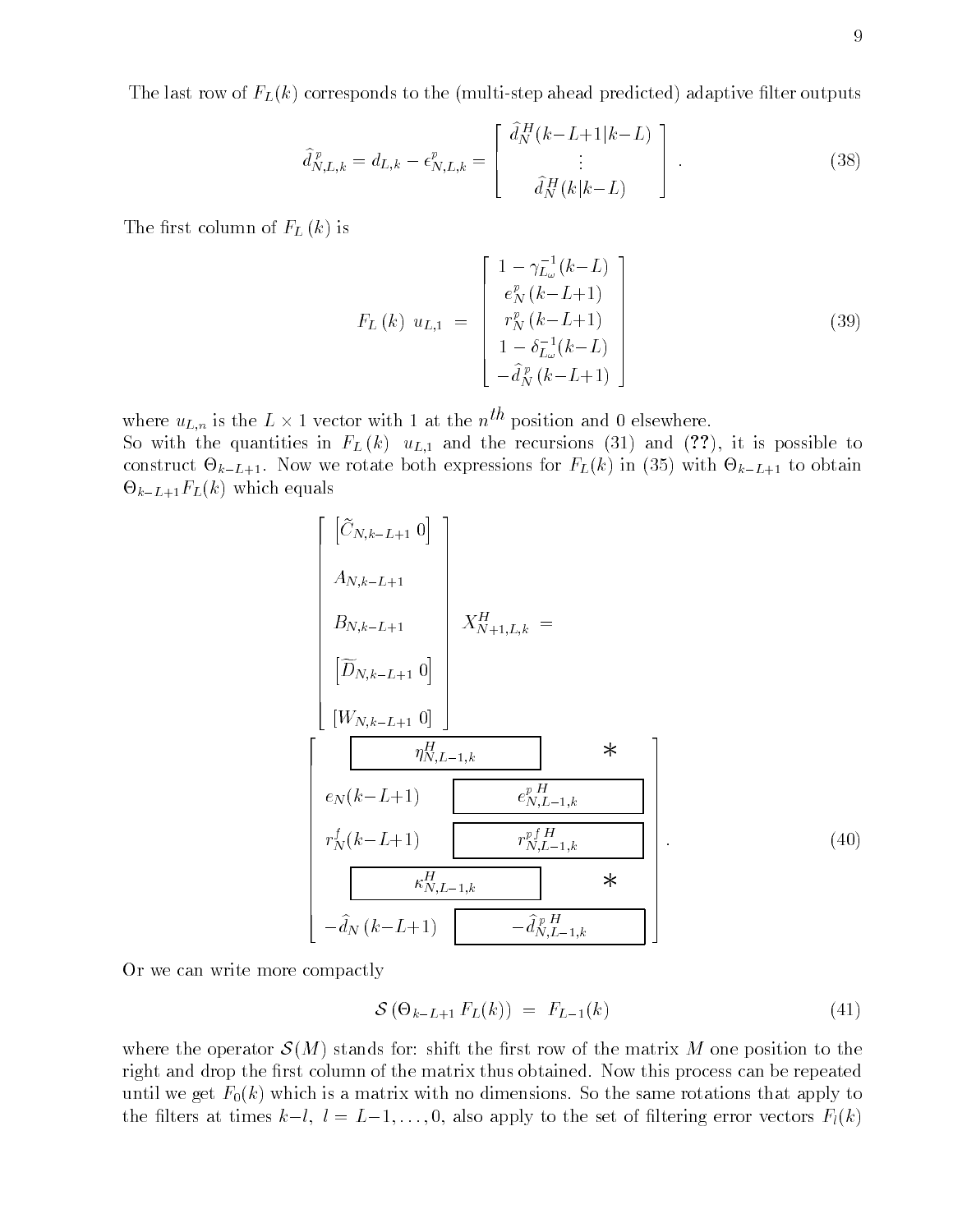over the same time span. Furthermore, at each rotation instance, the rotation parameters can be calculated from the first column of  $F_l(k)$ , the recursions (31) and (??). Inner products (filtering operations) are only needed for the initialization (computation of  $F<sub>L</sub>(k)$ ). This is the SFTF-Schur algorithm, which contrasts with the Levinson-style SFTF algorithm in (31).

### The FSU GSW FTF Algorithm

Once we have computed the  $L$  consecutive rotation matrices with the SFTF-Schur algorithm, we want to apply them all at once to obtain the filters at time k from the filters at time  $k-L$ . Due to the shift of the Kalman gains in  $(31)$ , we need to work in the z-transform domain. So we shall associate polynomials with the filter coefficients as follows

$$
\begin{bmatrix}\n\widetilde{C}_k(z) \\
A_k(z) \\
B_k(z) \\
\widetilde{D}_k(z) \\
W_k(z)\n\end{bmatrix} = \begin{bmatrix}\n\widetilde{C}_{N,k} & 0 \\
A_{N,k} \\
B_{N,k} \\
\widetilde{D}_{N,k} & 0 \\
W_{N,k} & 0\n\end{bmatrix} \begin{bmatrix}\n1 \\
z^{-1} \\
\vdots \\
z^{-N}\n\end{bmatrix}.
$$
\n(42)

Hence  $(31)$  can be written in the *z*-transform domain as

$$
\begin{bmatrix}\n\widetilde{C}_k(z) \\
A_k(z) \\
B_k(k) \\
\widetilde{D}_k(z) \\
W_k(z)\n\end{bmatrix} = \Theta_k\n\begin{bmatrix}\nz^{-1} \\
1 \\
1 \\
z^{-1} \\
1\n\end{bmatrix}\n\begin{bmatrix}\n\widetilde{C}_{k-1}(z) \\
A_{k-1}(z) \\
B_{k-1}(z) \\
\widetilde{D}_{k-1}(z) \\
W_{k-1}(z)\n\end{bmatrix}.
$$
\n(43)

It appears natural to introduce

$$
\Theta_k(z) = \Theta_k \begin{bmatrix} z^{-1} & & & \\ & 1 & & \\ & & 1 & \\ & & & z^{-1} \\ & & & & 1 \end{bmatrix} . \tag{44}
$$

Now, in order to adapt the filters at time k from the ones at time  $k-L$ , we get straightforwardly

$$
\begin{bmatrix}\n\widetilde{C}_k(z) \\
A_k(z) \\
B_k(k) \\
\widetilde{D}_k(z) \\
W_k(z)\n\end{bmatrix} = \Theta_{k,L}(z) \begin{bmatrix}\n\widetilde{C}_{k-L}(z) \\
A_{k-L}(z) \\
B_{k-L}(z) \\
\widetilde{D}_{k-L}(z) \\
W_{k-L}(z)\n\end{bmatrix}
$$
\n(45)

where

$$
\Theta_{k,L}(z) = \Theta_k(z) \Theta_{k-1}(z) \cdots \Theta_{k-L+1}(z) . \qquad (46)
$$

As mentioned before, the successive rotation matrices can be obtained via the GSW FTF-Schur algorithm with a computational complexity of  $5L^2$  operations, which takes into account the fact that a rotation matrix in factored form as in (33) only contains five non-trivial entries.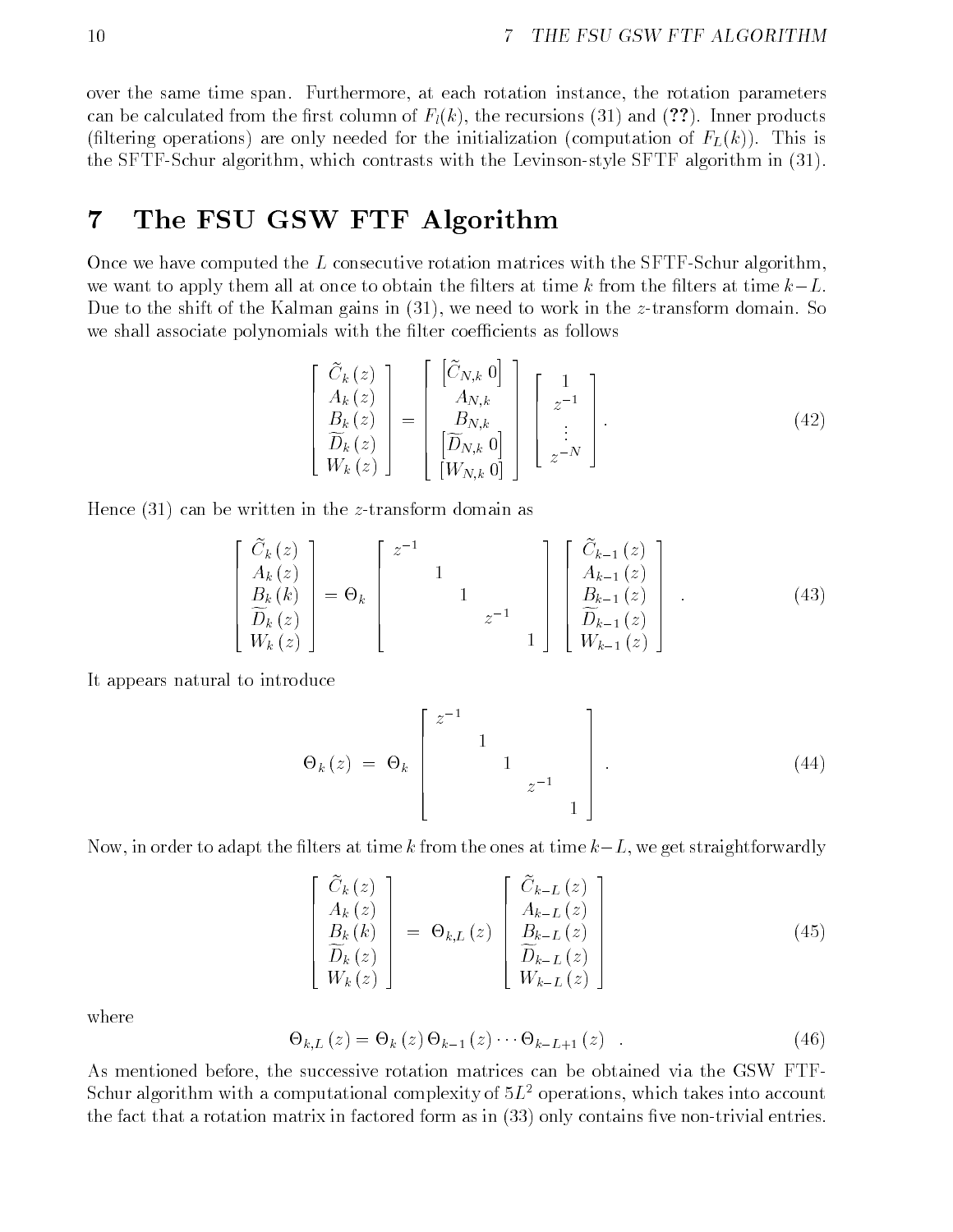| Table I: the FSU GSW FTF Algorithm |                                                                                                                                                                                                                                                                                                                                        |                                                           |
|------------------------------------|----------------------------------------------------------------------------------------------------------------------------------------------------------------------------------------------------------------------------------------------------------------------------------------------------------------------------------------|-----------------------------------------------------------|
|                                    |                                                                                                                                                                                                                                                                                                                                        |                                                           |
| #                                  | Computation                                                                                                                                                                                                                                                                                                                            | Cost per L samples                                        |
| 1                                  | $\eta_{N,L,k}^H$<br>$ 0 \ C_{N,k-L} $<br>$\begin{bmatrix} e_{N,L,k}^{p\,H}\ e_{N,L,k}^{p\,H}\ \kappa_{N,L,k}^{H}\ -\hat{d}_{N,L,k}^{p\,H} \end{bmatrix} \;=\; \begin{bmatrix} A_{N,k-L}\ B_{N,k-L}\ 0\ \widetilde{D}_{N,k-L} \end{bmatrix} \; \begin{bmatrix} X_{N+1,L,k}^{H}\ X_{N+1,L,k}^{H}\ -\hat{d}_{N,L,k}^{p\,H} \end{bmatrix}$ | $(6+5\frac{N+1}{L})FFT(2L) + 10N$                         |
| $\overline{2}$                     | GSW FTF-Schur Algorithm:                                                                                                                                                                                                                                                                                                               |                                                           |
|                                    | $\eta_{N,L,k}, e_{N,L,k}^p, r_{N,L,k}^p, \kappa_{N,L,k}, -\hat{d}_{N,L,k}^p$<br>Input:                                                                                                                                                                                                                                                 |                                                           |
|                                    | Output:<br>$\Theta_{k-i}(z)$ , $i = L-1, \cdots, 0$                                                                                                                                                                                                                                                                                    | $5L^2$                                                    |
| 3                                  | $\Theta_{k,L}(z) = \prod \Theta_{k-i}(z)$                                                                                                                                                                                                                                                                                              | $20L^2$                                                   |
| $\overline{4}$                     | $C_k(z)$<br>$C_{k-L}(z)$<br>$A_k(z)$ $A_{k-L}(z)$<br>$B_k(z)$ = $\Theta_{k,L}(z)$ $B_{k-L}(z)$<br>$\widetilde{C}_{k-L}(z)$<br>$\widetilde{D}_k(z)$<br>$W_{k-L}(z)$<br>$W_k(z)$                                                                                                                                                         | $5(4+\frac{N+1}{l})FFT(2L) + 40N$                         |
|                                    | Total cost per sample                                                                                                                                                                                                                                                                                                                  | $(26+10\frac{N+1}{L})\frac{FFT(2L)}{L}+50\frac{N}{L}+25L$ |

11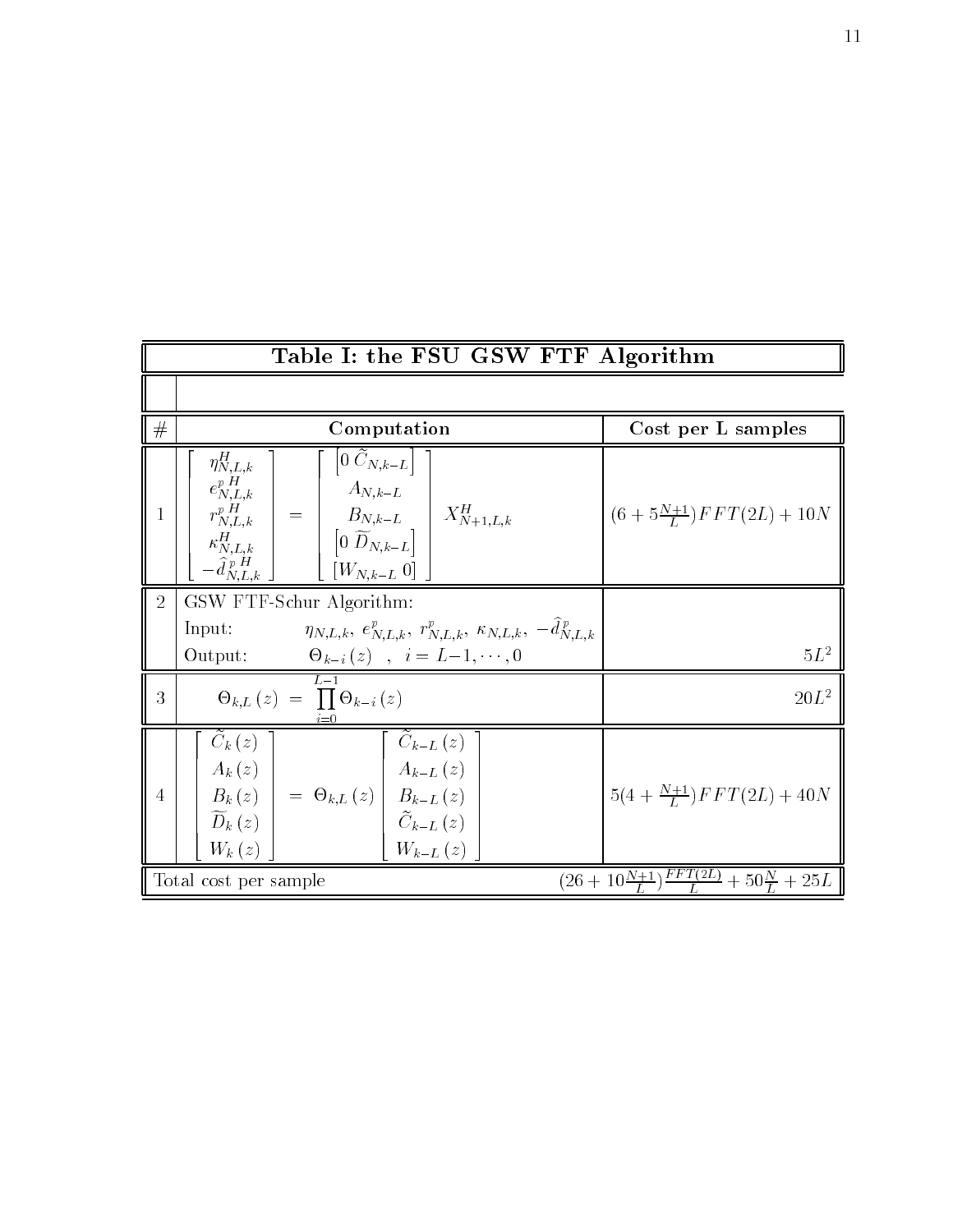$\mathcal{L}$  . The following that  $\mathcal{L}$  also the following structure structure structure structure structure structure structure structure structure structure structure structure structure structure structure structure str

$$
\Theta_{k,L}(z) = \begin{bmatrix} * & * & * & * & 0 \\ * & * & * & * & 0 \\ * & * & * & * & 0 \\ * & * & * & * & 1 \end{bmatrix}
$$
 (47)

where the stars stand for polynomials in  $z^{-1}$  of degree at most L. Taking into account these two remarks, the accumulation of the successive rotation matrices to form  $\mathbb{R}$ ; L  $\mathbb{R}$ takes  $20L^2$  operations. As a result of the structure displayed in (47), the product in (45) represents 16 convolutions of a polynomial of order  $L$  with a polynomial of order  $N$ . These convolutions can be done using fast convolution techniques. In the case we consider, in which the orders of the polynomials are relatively large, we will implement the convolutions using the FFT technique. In that case the complexity for the update of each one of the four filters is  $3(1 + 2\frac{m+1}{L})$   $F T (2L) + 2(N+1)$  (multiply/add) operations plus  $6(N+1)$ additions  $(FFT(m)$  denotes the computational complexity for computing a FFT of length m, and we assume that L is a power of 2 and that  $\frac{L}{L}$  is an integer). The computation of  $F_L(k)$  in (35) can also be done with the FFT and one should compute the FFTs of the filters only once. In the Overlap-Save method, the data matrix is decomposed into  $\frac{N}{L}$  blocks of  $L \times L$  Toeplitz matrices, which are then embedded into  $2L \times 2L$  Toeplitz matrices. Note that at time k, only the most recent  $2L$  samples of the input signal, corresponding to the new  $L \times L$  block in the data matrix, have to be Fourier transformed. The other parts have been computed at previous instants (see [16] for more details). The resulting FSU SFTF algorithm is summarized in Table I.

#### 8 Concluding Remarks

The complexity of the FSU SFTF is  $\mathcal{O}((10\frac{N+1}{L}+26)\frac{FFL[2L]}{L}+50\frac{N}{L}+25L)$  operations per sample. This can be very interesting for long lters. For example, when (N; L) = (4095; 256); (8191; 256) and the FFT is done via the split radix  $(FFT(2m) = mlog_2(2m)$  real multiplications for real signals) the multiplicative complexity is respectively 2:2N and 1:4N per sample. This should be compared to  $14N$  for the GSW FTF algorithm and  $2N$  for the LMS algorithm. The number of additions is somewhat higher. The cost we pay is a processing delay which is of the order of L samples. We have simulated the algorithm and have verified that it works.

#### References

- [1] J. Benesty, P. Duhamel, \A Fast Exact LMS Adaptive Algorithm". IEEE Trans. on ASSP, ASSP-29(3):2904-2920, Dec. 1992.
- [2] J.M. Cioffi and T. Kailath, "Fast, recursive least squares transversal filters for adaptive filtering". IEEE Trans. on ASSP, ASSP-32 $(2)$ :304-337, April 1984.
- [3] J.M. Cioffi and T. Kailath, "Windowed Fast Transversal Filters Adaptive Algorithms with Normalization". IEEE Trans. on ASSP, ASSP-33(3):607-625, June 1985.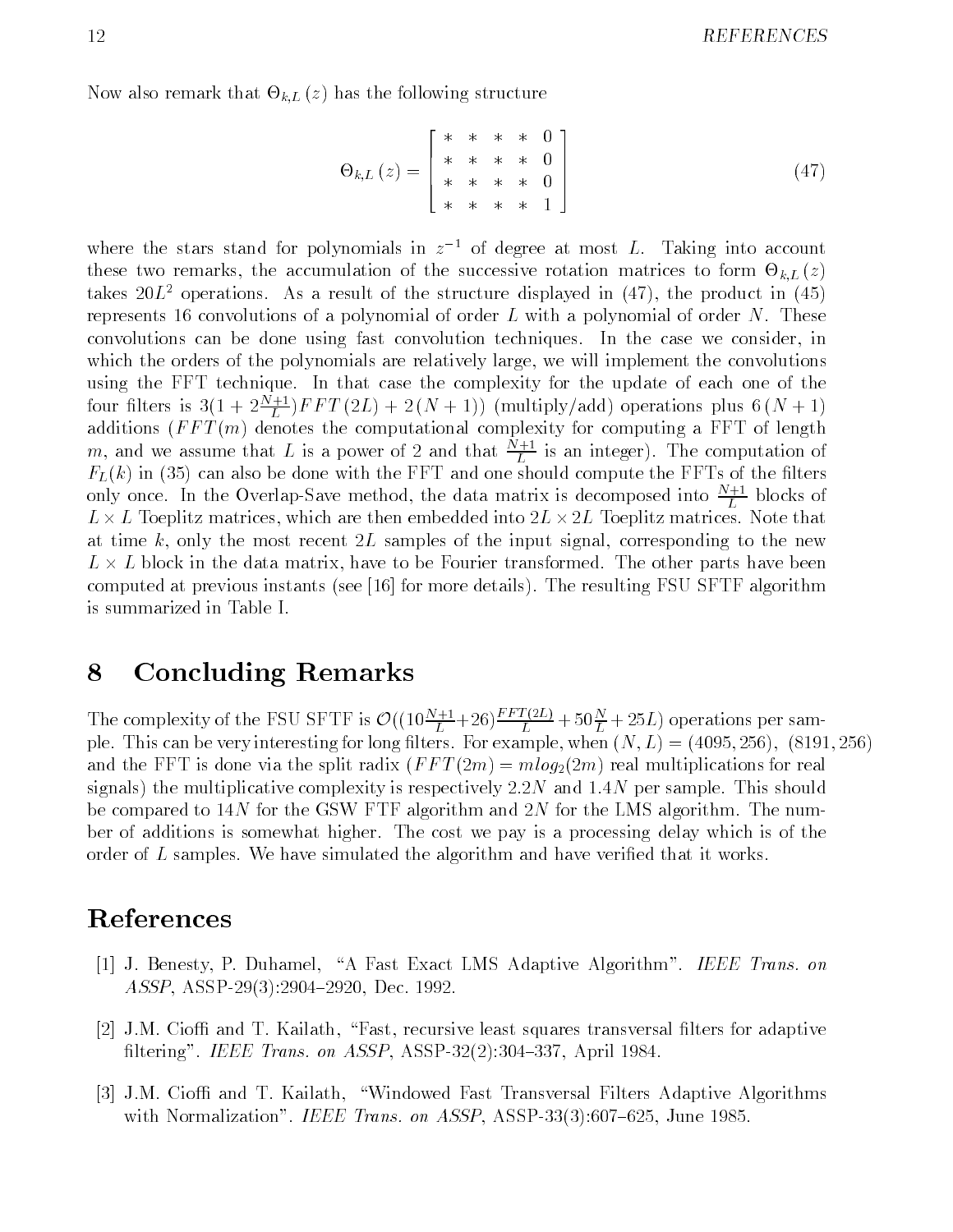- [4] E. Eleftheriou and D. Falconer, "Tracking properties and steady state performance of RLS adaptive filter algorithms". IEEE Trans. on ASSP, ASSP-34(5):821–823, July 1987.
- [5] S. L. Gay, "A Fast Converging, Low Complexity Adaptive Filtering Algorithm". *int. rep.*  $AT\&T$ , 1993.
- [6] E. Hänsler, "The hands-free telephone problem. An annotated bibliography" Signal Processing, Vol. 27, pp.  $259-271$ .
- [7] S. Haykin, "Adaptive Filter Theory", Second edition, Prentice Hall, Englewood Cliffs, NJ, 1991.
- [8] T. Kailath, *Linear Systems*. Prentice-Hall, Englewood Cliffs, NJ, 1980.
- [9] T. Kailath, S.Y. Kung, and M. Morf, "Displacement ranks of matrices and linear equations". J. Math. Anal. Appl.,  $68(2):295{-}407$ , 1979. (See also Bull. Amer. Math. Soc., vol. 1, pp.  $769-773$ , 1979.).
- [10] K. Maouche and D. T. M. Slock, \The Fast Subsampled-Updating Fast Newton Transversal filter (FSU FNTF) Algorithm for Adaptive Filtering Based on on a Schur procedure and the FFT". Research Report  $N^{\circ}$  94-014, Institut Eurécom.
- [11] M. Montazeri and P. Duhamel, "Fast Modified Projection Algorithms for Acoustic Echo Cancellation ". Submitted to IEEE Trans. on ASSP, 1994.
- [12] G.V. Moustakides and S. Theodoridis, "Fast newton transversal filter  $-A$  new class of adaptive estimation algorithms". IEEE Trans. on  $ASSP$ ,  $ASSP-39(10):2184-2193$ , Oct. 1991.
- [13] C. B. Papadias and D. T. M. Slock, "New Adaptive Blind Equalization Algorithms for Constant Modulus Constellations". International Conference on Acoustics, Speech and Signal Processing (ICASSP-94), pp. 321-324, Adelaide, Australia, April 19-22, 1994.
- [14] T. Pétillon, A. Gilloire and S. Thedoridis, "The Fast Newton Transversal filter: An Efficient Scheme for acoustic Echo Cancellation in Mobile Radio ". IEEE Trans. on ASSP, ASSP-42(3):2184-2193, March 1994.
- [15] D.T.M. Slock and T. Kailath, "Numerically Stable Fast Transversal Filters for Recursive Least-Squares Adaptive Filtering". IEEE Trans. Signal Proc., ASSP-39(1):92–114, Jan. 1991.
- [16] D.T.M. Slock and K. Maouche, "The Fast Subsampled-Updating Recursive Least-Squares (FSU RLS) Algorithm for Adaptive Filtering Based on Displacement Structure and the  $FFT"$ . *Signal Processing*, Vol. 40, No. 1, Oct. 1994, pp. 5–20.
- [17] D.T.M. Slock and K. Maouche, \The Fast Subsampled-Updating Stabilized Fast Transversal Filter (FSU SFTF) RLS Algorithm". In Proc. EUSIPCO 94, VIIth European Signal Processing Conference, pages 740-743, Edinburgh, Scotland, U.K. Sep. 13-16 1992.